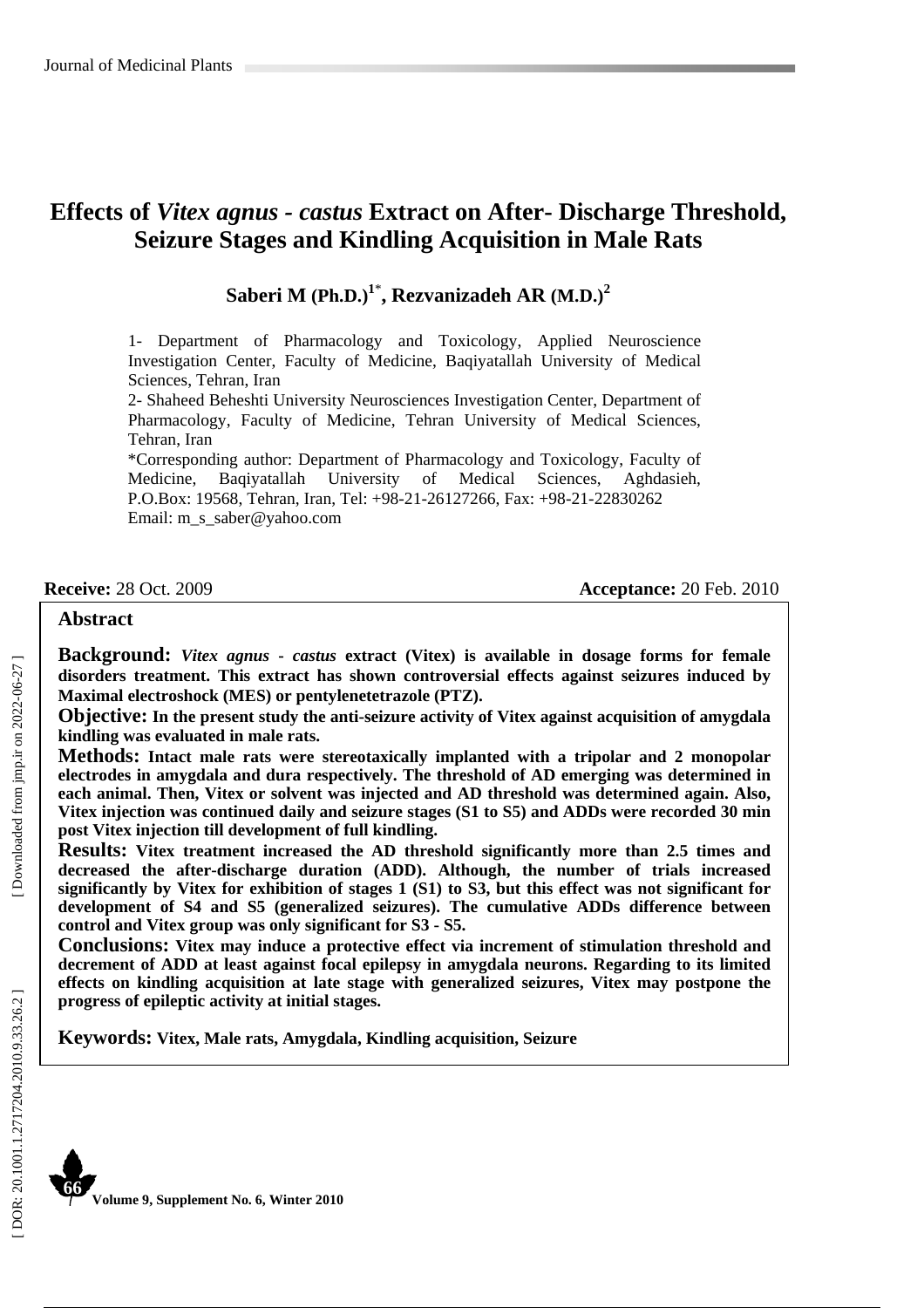## **Introduction**

The epileptic disorders, especially in refractory forms can prevent the patient's performance and active presence in the society [1]. In many cases, even multi-drug therapy is not effective and in these states patients have to undergo neurosurgical procedures [2]. Since many of herbal drugs have few adverse effects and are produced simply with low-priced technology, the assessment of herbal medications with known few adverse effects, for treatment of epilepsy is worthwhile.

Chaste tree is a deciduous shrub and native to Mediterranean Europe and central Asia. This plant had been completely known in Iranian ancient medical schools as Vitagnus (Vitex) and Alkandi used the plant for treatment of epilepsy and psychosis in 1200 A.D. He mixed the Vitex extract with other extracts and named it Black remedy [3]. Traditionally, Vitex fruit extract has been widely used in the treatment of many female disorders, such as menstrual irregularity, premenstrual syndrome (PMS) and cyclic mastalgia. [4-8]. In vitro investigations has elucidated that the lipophilic extract of Vitex acts as agonist for mu and kappa opioid [8, 9] and also D2 receptors [9, 10], while aqueous fraction has more tendency to bind to delta opioid receptors. The aqueous fraction of methanolic extract inhibits the release of acetylcholine in a concentration-dependent manner [9]. This extract has shown estrogenic effects which may be related to the presence of linoleic acid as an estrogenic compound [7, 11].

In experimental model, the methanolic extract of Vitex negundo leaves has shown significant protection against strychnine and PTZ induced convulsion in mice. [12]. Also, the ethanolic extract of leaves have decreased the number and duration of convulsion

in PTZ model, but have not been effective against maximal MES [13].

The electrical kindling model is regarded as one of the excellent experimental model which is very similar to human complex partial seizures. [14, 15]. The antiepileptic activity of different doses of Vitex was demonstrated on kindled seizures parameters in male rats [16].

Based on these investigations and our previous report, this study was designed for more evaluation of the antiepileptic activity of the Vitex extract in the male rats. In the present study the effect of Vitex on AD threshold (before kindling), seizure stages during the kindling and kindling acquisition was evaluated.

## **Materials and Methods Animals**

Intact and healthy adult male Albino rats weighting 250 - 350 grams, were housed in constant regulated temperature (21 $\pm$ 2 °C) 12 h light-dark cycle (lights on 7:00-19:00) and relative humidity  $(55 \pm 20\%)$  with a commercial diet, tap water available and libitum. Animals were acclimated to the laboratory conditions for at least 5 days before surgery.

### **Extract**

Hydroalcoholic extract of Vitex fruit was purchased from Sina Daru Company (Iran).

#### **Surgical and kindling procedures**

The animals under the ketamine (50 mg/kg) anesthesia, were stereotaxically implanted with bipolar stimulating and monopolar recording electrodes (twisted into a tripolar configuration) terminating in the basolateral amygdala nucleus of the right

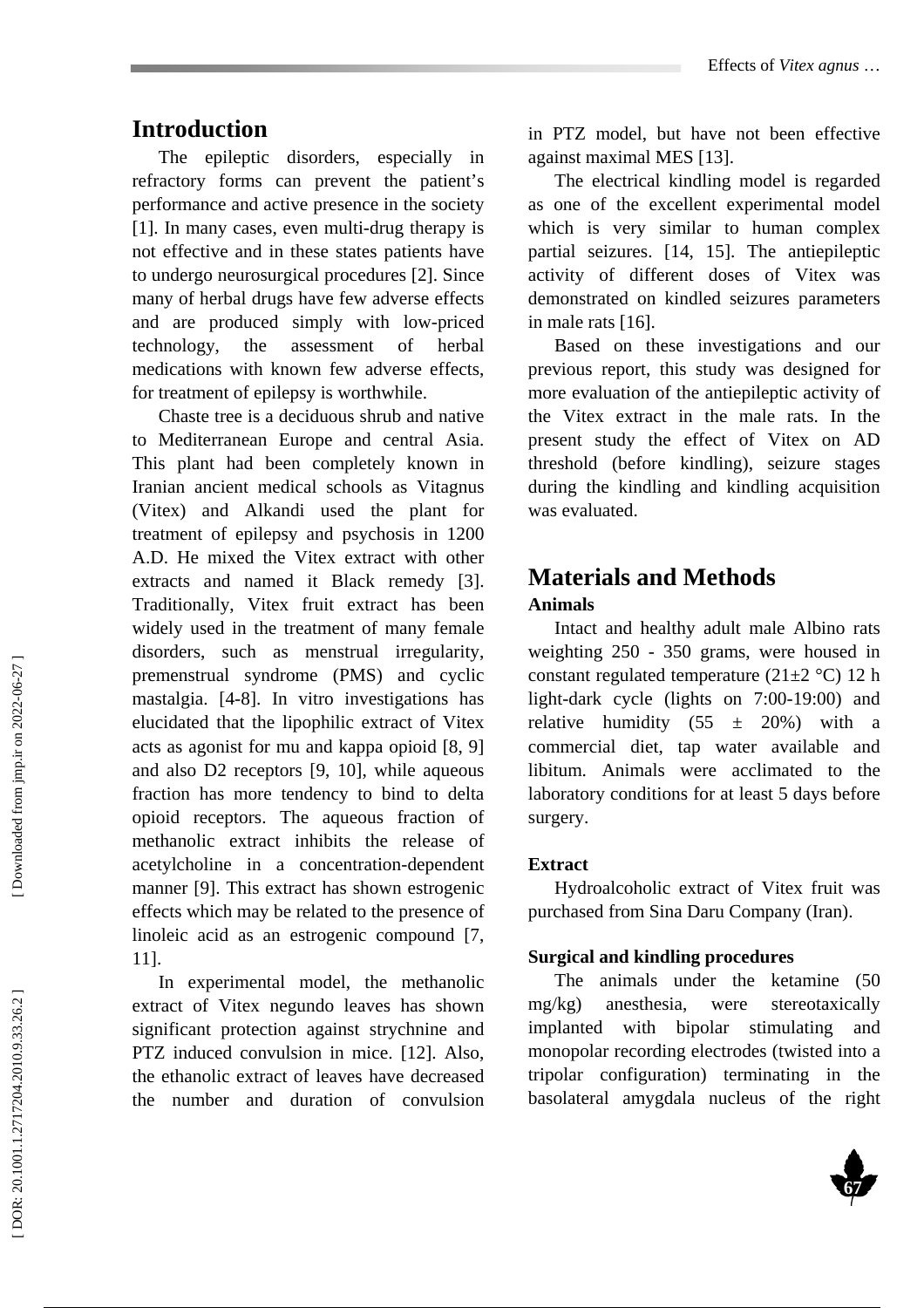hemisphere (coordinates: *A*, 2.5 mm; *L*, 4.8 and 7.5 mm below dura). Electrodes (stainless steel, teflon coated, A-M Systems, USA) were insulated except at the tips. Two other electrodes were connected to skull screws, placed above the left cortical surface, as ground and reference (differential). Ten days after the surgery, electrical kindling was begun by determining the AD threshold. Kindling stimulation (2 Sec, 100 Hz, monophasic square wave pulses of 0.5 ms per half wave) were initially delivered at 10 µA with an ascending steps by 10 µA at 5 min intervals, until at least 5 seconds of AD was recorded, as previously described [17]. Convulsive stages were identified according to paradigm of Racine (1972): stage 0, no response or motor arrest; stage 1, facial or jaw movements; stage 2, addition of head nodding; stage 3, unilateral forelimb clonus; stage 4, rearing with bilateral forelimb clonus; and stage 5, rearing, forelimbs clonus and loss of equilibrium [18]. Animals were considered to be fully kindled after 5 consecutive stage 5 convulsions for 5 consecutive days.

## **Drug treatment**

Based on our previous study on dose response of Vitex [16] the dose of 60 mg/kg was chosen as suitable dose for this investigation.

After 10 days of recovery from the surgery, the animals were randomly allocated to one of the different groups (n=6-8 per group). The AD threshold was determined in each animal as pretreatment control. Then, on the following days the Vitex extract (60 mg/kg i.p.) or hydroalcoholic solvent (0.1 ml, i.p.) was injected and the AD threshold was determined again 30 minutes post injection. This protocol was continued daily until the animal to reach a constant AD threshold.

To evaluate the Vitex effects on kindling acquisition, the animals stimulated by the first AD threshold or higher to emerge at least 5 sec ADD, daily 30 minutes post either Vitex (60 mg/kg, i.p.) or solvent injection (0.1 ml, i.p.) and the ADD and seizure stages (SS) were recorded in each animal. This procedure was repeated once daily, until full kindling development. Convulsive stage and number of trials to reach each stage were identified. The AD threshold in each animal was determined again at the end of procedure.

### **Histology**

All animals were euthanized by anesthesia at the end of procedure. Their brains were removed, sectioned and examined under microscope for electrode tip placement verification.

### **Statistical analysis**

The results are expressed as mean  $\pm$  S.E.M. and statistical significance was evaluated by one way ANOVA*.* p<0.05 was taken as significant.

Data expressed as percent of the first stimulation (AD) threshold, were compared within and between groups by Wilcox one and Mann-Whitney U-test respectively. Number of trials or stimulations to full kindle seizures and within each stage was compared using Mann-Whitney U-test.

# **Result**

Anatomical and microscopic observation, verified electrode tips placement in the basolateral amygdale.

## **The effects of Vitex on AD threshold in intact male rats**

To evaluate the effect of Vitex on AD

Downloaded from jmp.ir on 2022-06-27

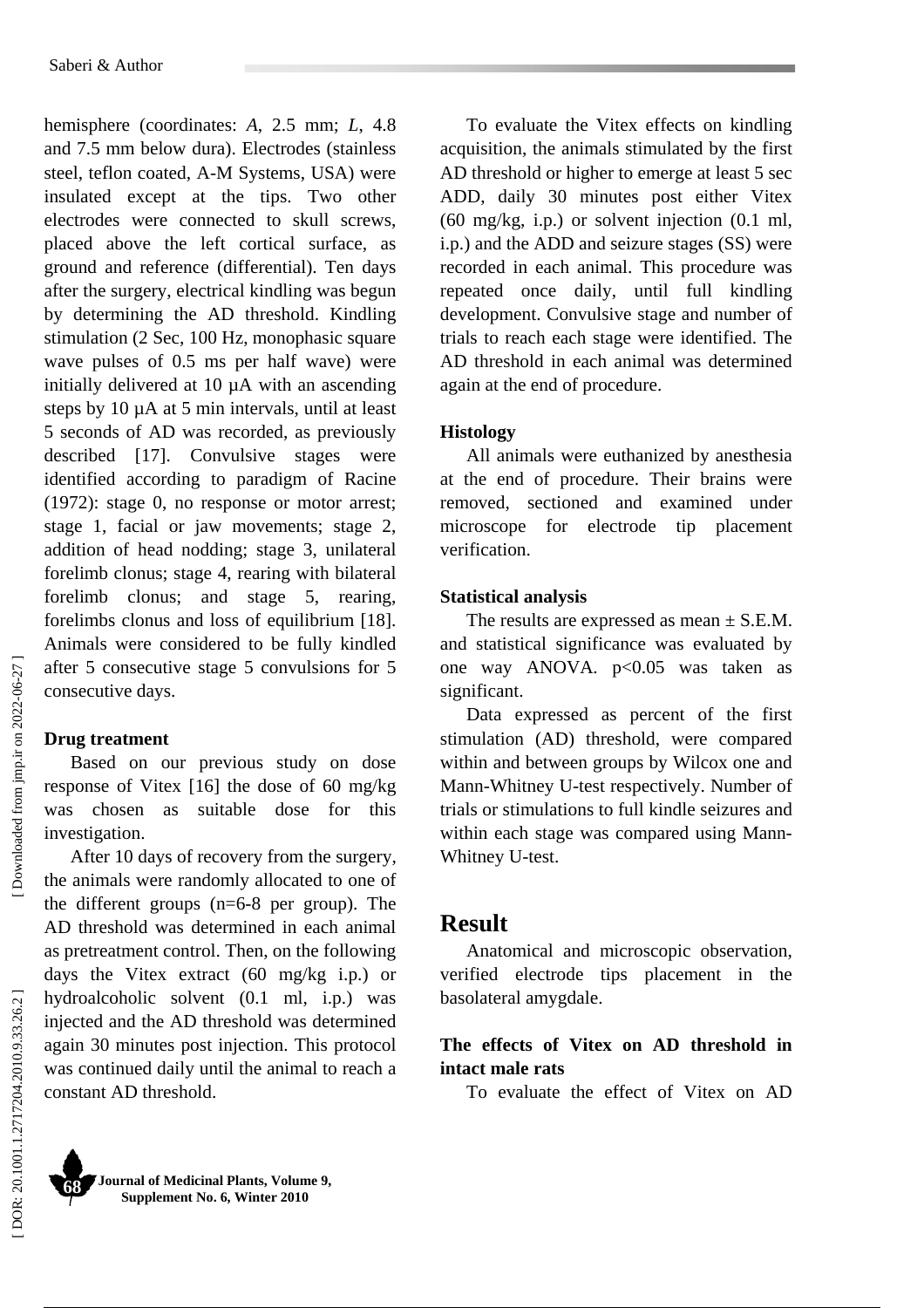threshold, intact male rats received either hydro alcoholic solvent or Vitex (60 mg/kg, i.p.) and the AD threshold was determined in each animal 30 min treatment. As shown in Fig. 1, injection of 60 mg/kg of Vitex extract increased significantly the AD threshold when compared to its control group  $(p<0.05)$ . Also, Vitex extract treatment was associated with ADD reduction  $(p<0.05)$  especially in two initial days, in comparison to the control group (Fig. 2). This effect was reduced at third day of treatment.

#### **The effects of Vitex on kindling acquisition**

In this set of experiments the animals received daily either solvent or Vitex (60 mg/kg, i.p.) daily till to reach full kindling. Vitex treatment was associated with a significantly ( $p<0.05$ ) higher numbers of trials to reach stages 1, 2 and 3 (S1-S3) of seizure stages (Fig. 3). Although, the trials to reach full kindling was more than control in Vitex

treated group, but the difference was not significant for S4 and S5 of kindling acquisition. The results also showed that chronic Vitex treatment could reduce significantly the cumulative ADDs for S3 to S5 (p<0.001), but had no effect on S1 and S2, when compared to the control group (Fig. 4).

## **The effects of Vitex on the Stability of kindling and seizure stages**

While the animals in the control group which received daily hydroalcoholic solvent and reached to the full kindling showed S5 state after a 2 week free from the stimulation, the animals treated with Vitex and reached to full kindling, remitted to S3 or S4 after a twoweek interval free of stimulation. The AD threshold at the end of kindling procedure (in Vitex treated group) was not reduced and remained significantly higher than control (Fig. 5).



**Fig. 1- Effect of** *Vitex agnus*  **-** *castus* **on AD threshold in electrical amygdala kindling model of epilepsy in intact male rats. The AD threshold was determined 30 min post either solvent (control) or Vitex extract i.p. injection. \* indicates significant in comparison to the control group (p<0.05, n= 6 - 8 per group)** 

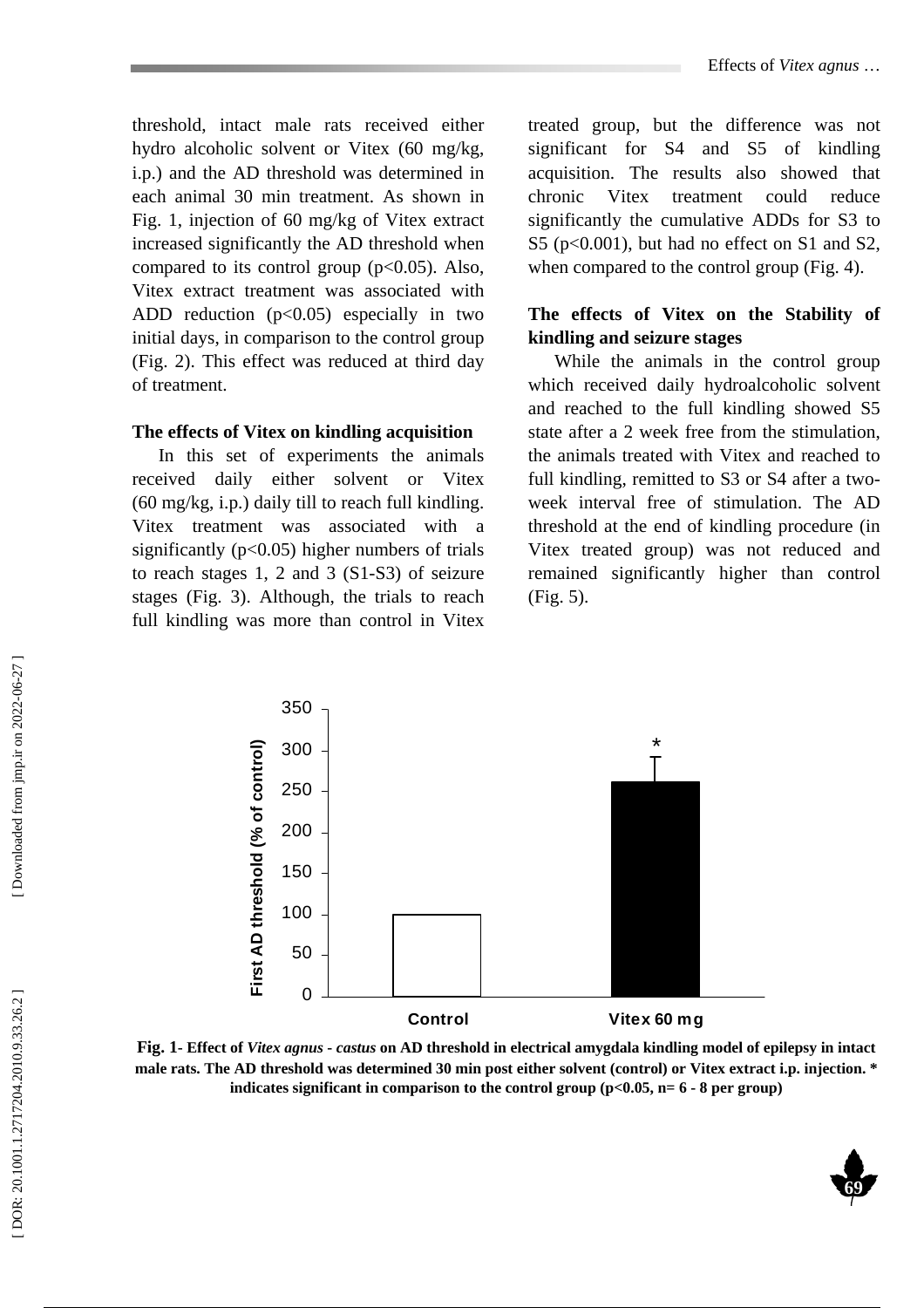

**Fig. 2- Vitex treatment reduced afterdischarge duration (ADD as seconds) in amygdala kindling model in comparison to the control group (n=5-7) in male rats. Each group of animals received daily either Vitex or solvent (control) and ADD was determined 30 min post injection (i.p.). \* Indicates p<0.05 and \*\*, p<0.01** 



**Fig. 3 - Effect of Vitex on number of trials for each seizure stage (S) in electrical amygdala kindling model of epilepsy in intact male rats. The animals stimulated daily with the first AD threshold 30 min post either solvent (control) or Vitex extract injection (i.p.). \* indicates significant in comparison to the control group (p<0.05, n= 6 - 8 per group)** 

**Journal of Medicinal Plants, Volume 9, Supplement No. 6, Winter 2010 70**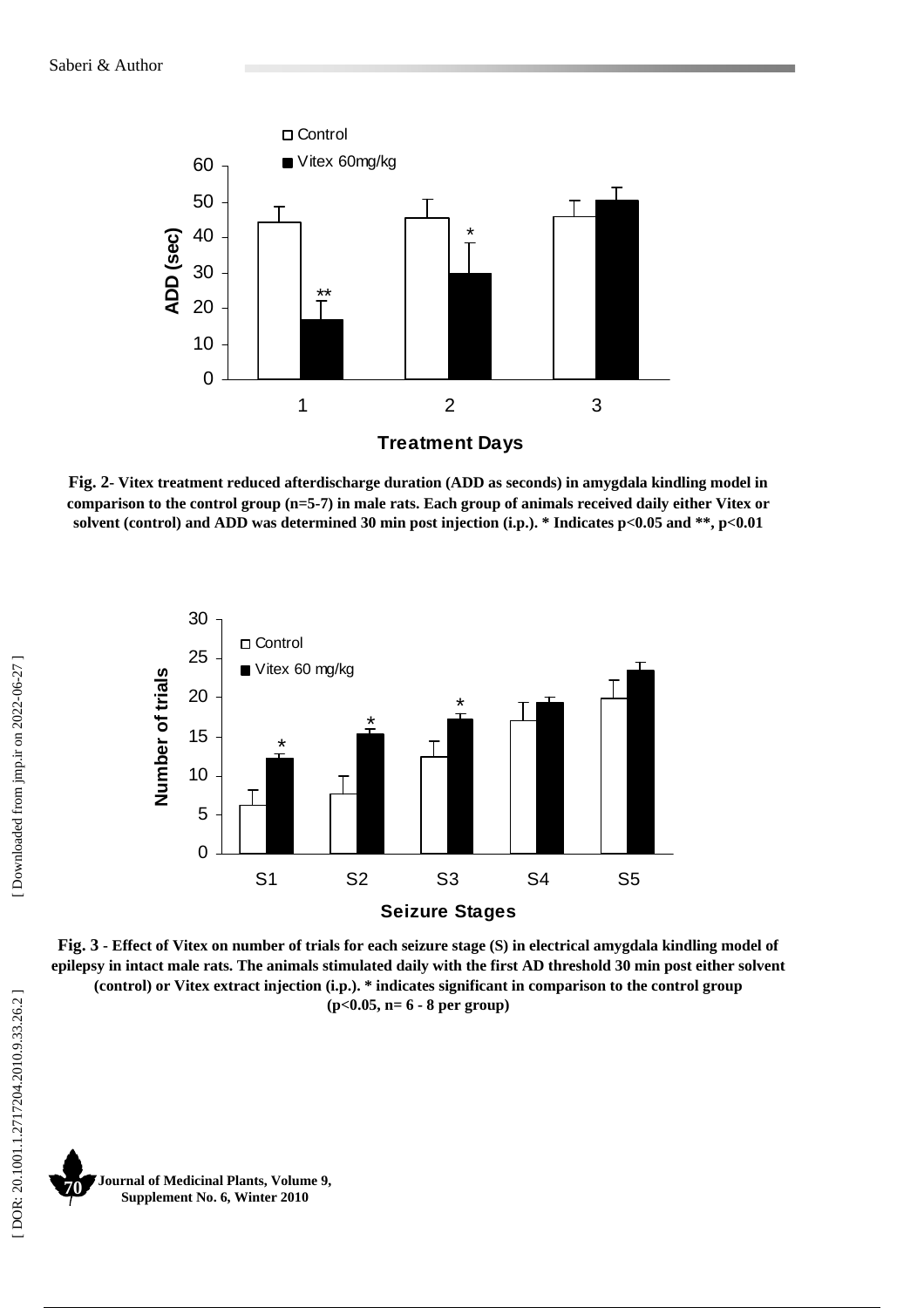

**Fig. 4- Effect of Vitex on cumulative ADD to reach each seizure stage (S) during kindling acquisition. The animals received either solvent (control) or Vitex extract and ADD was determined 30 min post injection. \* indicates significant in comparison to the control group (p<0.05) \*\*, p<0.01, and \*\*\*, p< 0.001 (n= 6 - 7 per group)** 



**Fig. 5- The mean of final AD threshold after full kindling acquisition. \* indicates significant in comparison to the control group (p<0.05)** 

# **Discussion**

Historically, Vitex had been used with other extracts as "black remedy" for treatment of epilepsy and psychosis in 1200 A.D [3].

The extract of Vitex negundo leaves have shown significant protection against strychnine and pentylenetetrazole (PTZ) induced convulsion [12] and decreased the number and

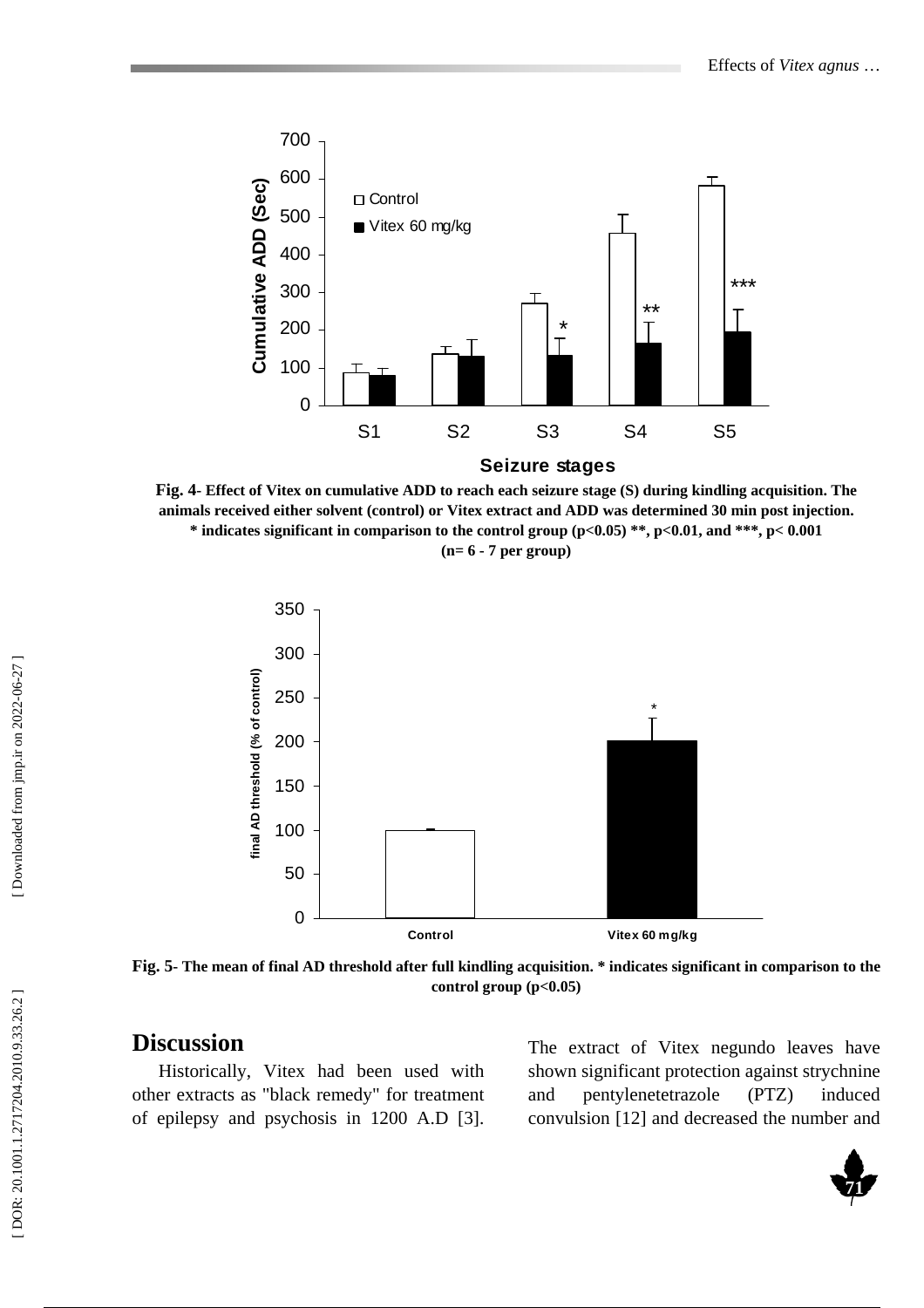duration of convulsion in PTZ model, but have not been effective against maximal electroshock seizures (MES) [13]. The electrical kindling model is considered as one of the outstanding investigational models for human complex partial seizures with secondary generalization [14, 15]. This model as an accurate and accepted method was recruited to evaluate anti-epileptic effects of Vitex fruit extract. The present study is the first one which addresses anti-epileptic effect of Vitex fruit extract in electrical kindling model of epilepsy.

The AD threshold increment in Vitex treated intact animals is due to Vitex ability to inhibit neuronal excitability and so evoked seizures at least in the amygdala. The reduction of ADD after treatment with Vitex implies that the extract may inhibit discharge repetition and consequently epileptic activity. This effect is decreased in continuous usage, which may be associated with predominant estrogenic effects in chronic treatment [3, 11, 17]. Recent cell culture experiments have indicated that extracts of Vitex may contain yet unidentified phytoestrogens. Estrogenic actions are mediated via estrogen receptors (ER). These data have demonstrated that the phytoestrogens in Vitex are ERs-selective [11] **.** The estrogenic activity can decrease AD threshold and accelerate kindling acquisition in male rats [17]. So the estrogenic effect of Vitex probably interacts with ADD decrement, kindling acquisition and consequently its antiepileptic activity.

Although the required number of stimulations was not significantly increased for achievement of full kindling, but this effect was significant for S1 to S3. These results demonstrate that Vitex can postpone initial stages (S1 to S3) of kindling acquisition and are in accordance with its effects on ADD and AD threshold. Based on these findings, Vitex

**Journal of Medicinal Plants, Volume 9, Supplement No. 6, Winter 2010 72** 

possibly retards rapid progression and development of epileptic foci. It should be mentioned that animals in Vitex treated group have responded to higher AD threshold to emerge AD and so, received more potent stimulations in comparison to the control group during kindling acquisition. This difference shows more resistance against kindling during Vitex treatment and is due to Vitex antiepileptic activity.

 Chronic usage of the extract reduced significantly the cumulative ADDs from S3 to S5 which is correlated with the ADD reduction. Since, prolonged and additional afterdischarges can lead to more neuronal injuries, seizure progression and prolonged stability; ADD reduction could be considered as an advantage which can interfere with kindling acquisition and stability. In addition, animals which reached to full kindling during Vitex treatment, remitted to S3 or S4 after two weeks free of stimulation period. This effect shows instability of full kindling in Vitex treated animals.

Based on previous studies, Vitex extract has 4 major effects including: 1) Agonistic activity on mu, kappa and delta opioid receptors [8, 9]; 2) Agonistic activity on D2 receptors [9, 10]; 3) Inhibition of the acetylcholine release in a concentrationdependent manner [9]; 4) Estrogenic effects [7, 11]. Yajima and coworkers [19] demonstrated that activation of both mu- and delta-opioid receptors increases the incidence of convulsions produced by blockade of GABA synaptic transmission and stimulation of kappa-opioid receptors has an anticonvulsive effect. In another study subcutaneous or i.c.v. administration of U50, 488 (a highly selective kappa opioid agonist) resulted in a dose-and time-dependent anticonvulsant action in rats [20]. According to these studies, there might be a relationship

Downloaded from jmp.ir on 2022-06-27 ]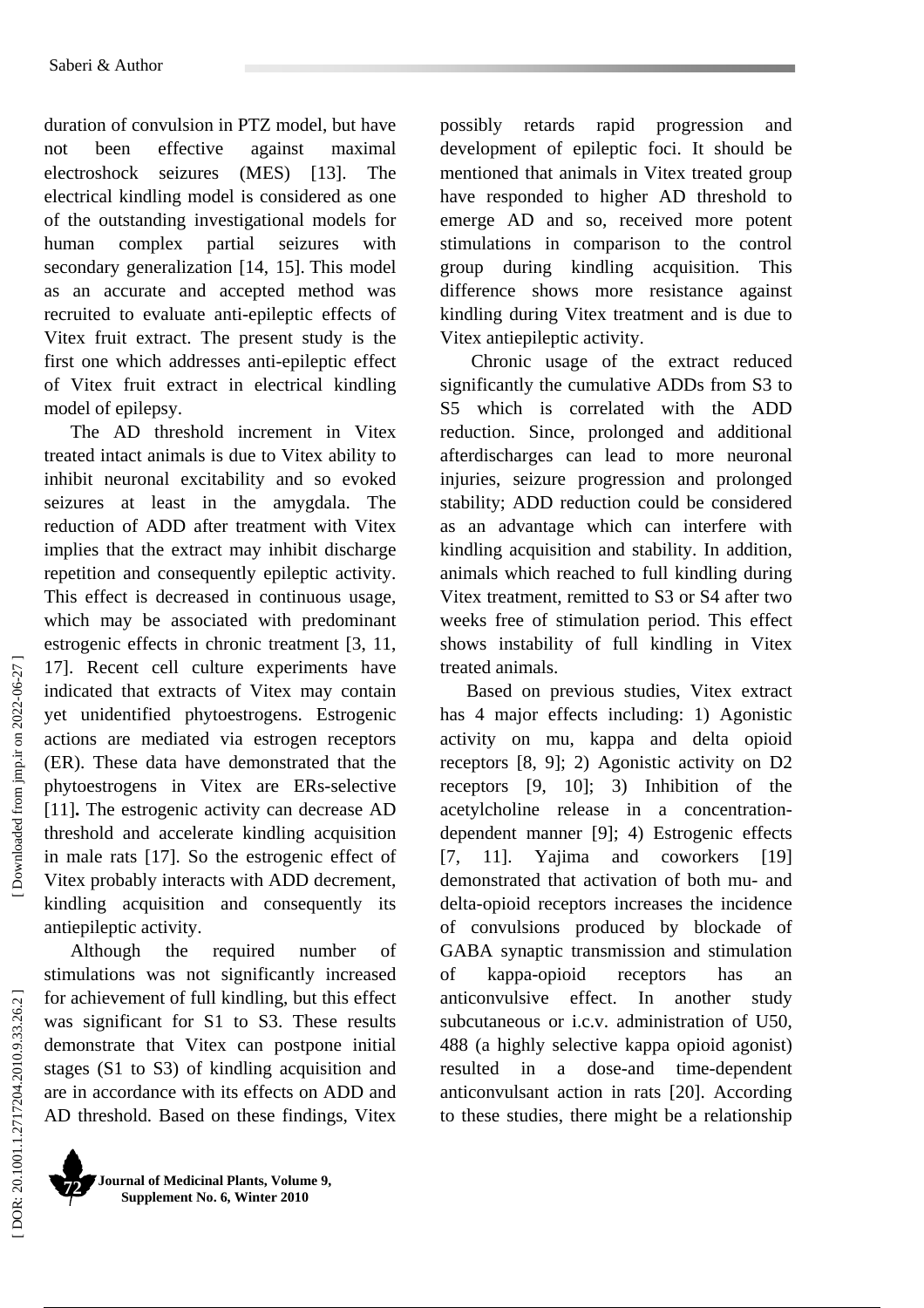between the opioid receptors tendency of Vitex extract and its antiepileptic activity.

On the other hand blockade of D2 receptors in the hippocampus has markedly lowered the seizure threshold to pilocarpine. [21] and D1 agonist such as SKF38393 can cause a dose-dependent blockade of pentylenetetrazole-induced seizures. In addition the anticonvulsant effect of dopamine agonists such as apomorphine appears to be mediated by postsynaptic of both dopamine D1 and D2 receptors [22].

In conclusion, the effect of Vitex on both kappa opioid and D2 dopaminergic receptors may be involved in its antiepileptic activity. Although, mutations in the nicotinic acetylcholine receptors or acetylcholine increment are also responsible for the nocturnal frontal lobe epilepsy [23] and Vitex

can decrease acetylcholine release and so, epileptic activity [9].

Vitex also is used for the treatment of premenstrual symptoms. The mechanism of action is proposed to be dopaminergic and estrogenic activities [11]. The linoleic acid from the fruits of Vitex can bind to estrogen receptors and induce certain estrogenic inducible genes [7].

In this study we showed that Vitex extract could act as an antiepileptic agent in amygdale kindled rats. The mechanism of this effect is not apparent but Vitex may achieve this property via four aforementioned mechanisms. Authors encourage further research about effects of chronic administration of Vitex on epilepsy. Also we promote further research for determining the exact mechanisms of Vitex extract antiepileptic activity.

## **References**

**1.** Vingerhoets G. Cognitive effects of seizures. *Seizure* 2006; 15: 221 - 6.

**2.** Ping Z, Wen XJ, Song WG, Hong-Yu Z, Xin T. Evaluation of efficacy and safety of anterior corpus callosotomy with keyhole in refractory seizures. *Seizure* 2009; 18: 417 – 9.

**3.** Daniele C, Thompson CJ, Pittler MH, Ernst E. *Vitex agnus*  - *castus*: a systematic review of adverse events. *Drug Safety: An International J. Medical Toxicol. and Drug Experience*  2005; 28: 319 - 32.

**4.** Schellenberg R. Treatment for the premenstrual syndrome with agnus castus fruit extract: prospective, randomized, placebo controlled study. *British Medical J.* 2001; 322: 134 - 7.

**5.** Gorkow C, Wuttke W, Marz RW. Effectiveness of *Vitex agnus-castus* preparations. *Wiener Medizinische Wochenschrift* 2002; 152: 364 - 72.

**6.** Atmaca M, Kumru S, Tezcan E. Fluoxetine versus Vitex agnus castus extract in the treatment of premenstrual dysphoric disorder. *Human Psychopharmacol.* 2003; 18: 191 - 5.

**7.** Liu J, Burdette JE, Sun Y, et al. Isolation of linoleic acid as an estrogenic compound from the fruits of *Vitex agnus-castus* L. (chasteberry). *Phytomedicine* 2004; 11: 18 - 23.

**8.** Webster DE, Lu J, Chen SN, Farnsworth NR, Wang, ZJ. Activation of the mu-opiate receptor by *Vitex agnus-castus* methanol extracts: implication for its use in PMS. *J. Ethnopharmacol.* 2006; 106: 216 - 21.

**9.** Tschudin S, Huber R. Treatment of cyclical astalgia with a solution containing a Vitex agnus castus extract: Results of a placebo-